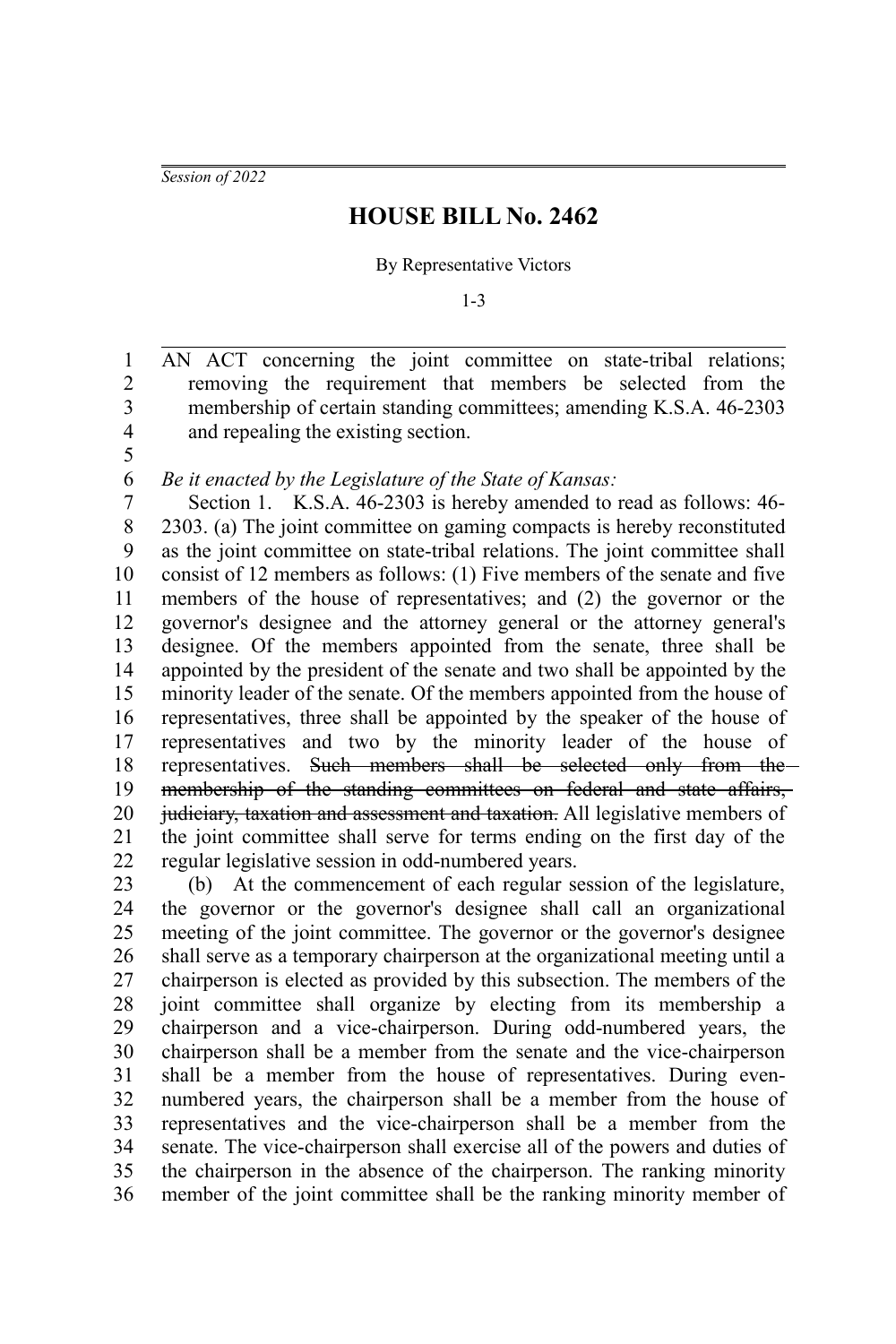the senate when the chairperson is a member of the senate or the ranking minority member of the house of representatives when the chairperson is a member of the house of representatives. 1 2 3

(c) A quorum of the joint committee on state-tribal relations shall be six *members*. Actions of the joint committee recommending that a resolution approving a proposed compact be adopted or not be adopted shall be only on the affirmative vote of eight or more members of the joint committee, at least four of whom shall be senators and at least four of whom shall be members of the house of representatives. Action of the joint committee to report without recommendation a resolution approving a compact may be on the affirmative vote of any five or more legislative members of the committee. The governor or the governor's designee and the attorney general or the attorney general's designee shall not have the power to vote on an action approving or disapproving a compact or an action to report without recommendation a resolution approving a compact. All other actions of the joint committee may be taken by a majority of those present when there is a quorum. 4 5 6 7 8 9 10 11 12 13 14 15 16 17

(d) The joint committee may meet at any time and at any place within the state on the call of the chairperson. The joint committee may appoint subcommittees as deemed appropriate. Members of the joint committee and subcommittees thereof, shall receive compensation, travel, subsistence allowance and mileage as provided by K.S.A. 75-3212, and amendments thereto, when attending meetings of the joint committee or subcommittee thereof. 18 19 20 21 22 23 24

(e) The provisions of the acts contained in article 12 of chapter 46 of the Kansas Statutes Annotated, and amendments thereto, applicable to special committees shall apply to the joint committee to the extent that the same do not conflict with the specific provisions of this act applicable to the joint committee. 25 26 27 28 29

(f) In accordance with K.S.A. 46-1204, and amendments thereto, the legislative coordinating council may provide for such professional services as may be requested by the joint committee on state-tribal relations. 30 31 32

33

(g) The joint committee:

(1) May establish and transmit to the governor proposed guidelines reflecting the public policies and state interests, as embodied in the constitution, statutes and case law of the state of Kansas, consistent with the Indian gaming regulatory act  $($ , 25 U.S.C. § 2701 et seq. $)$ , that the joint committee will consider in reviewing proposed compacts; 34 35 36 37 38

(2) may recommend to the governor that any gaming compact provide for the imposition and collection of state sales and excise taxes on sales of nongaming goods and services to persons other than tribal members and imposition and collection of state income tax on revenues derived from sales of nongaming goods and services; 39 40 41 42 43